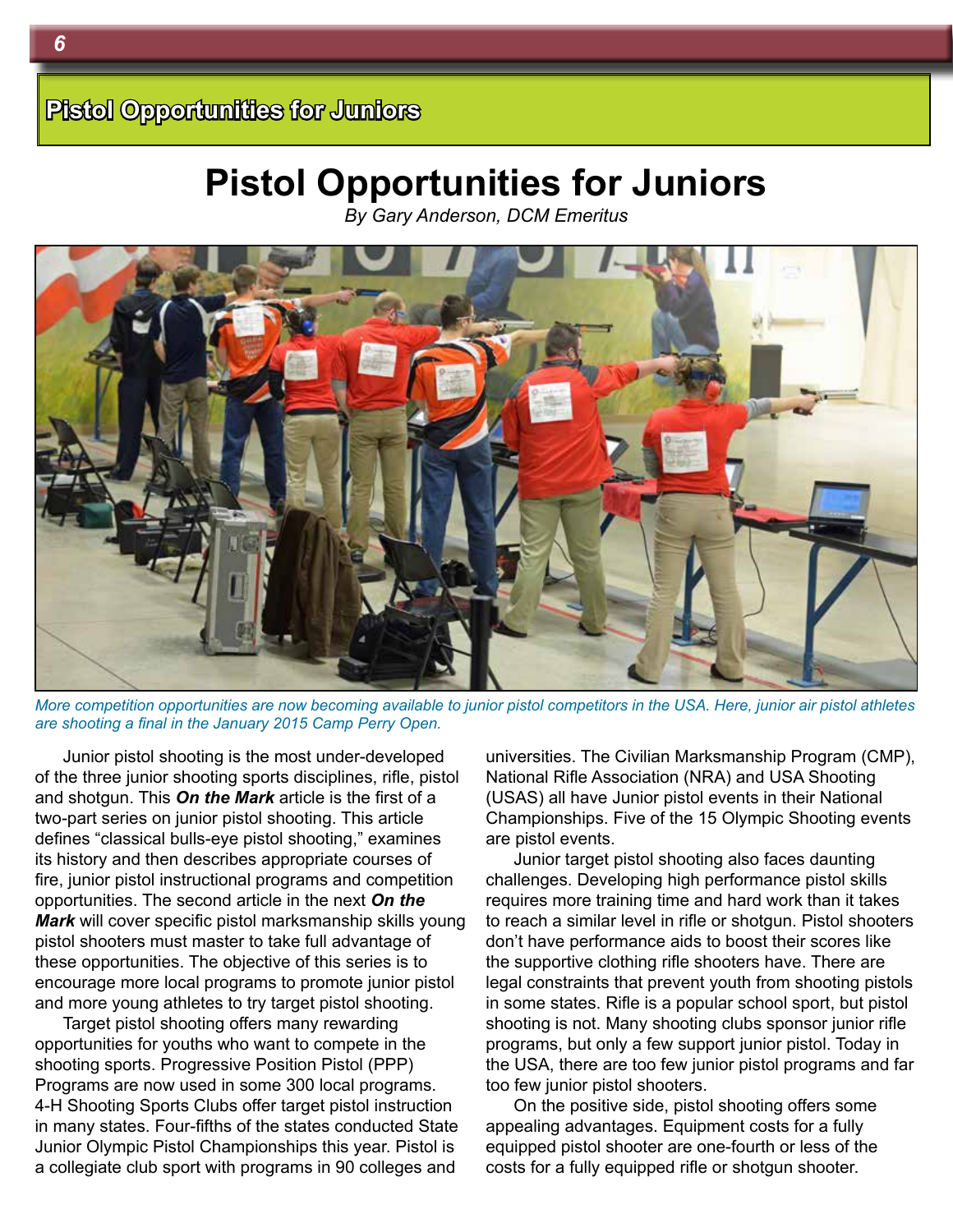Pistol training is much easier to do than rifle or shotgun training because doing dry fire or air pistol practice at home is a simple matter of uncasing the pistol and starting to work. Coaches, juniors and their parents should also realize that one of the advantages of junior pistol is



*Alex Chichkov, USA, won two Junior Men's World Championship titles during the 2014 World Shooting Championship.*

that with fewer participants the chances for a young athlete who wants to work really hard to make the National Team or Olympic Team are much greater.

### **Classical Bulls-eye Pistol and the Olympic Path**

There are two fundamental types of target pistol shooting in the USA, classical bulls-eye pistol shooting and two-handed practical, defense, silhouette or speed shooting. An insightful analogy for comparing the two is to compare soccer with American football. American football is popular in the USA and Canada. Soccer is popular all over the world. Two-handed pistol events are usually shot on steel or hit-miss targets and have competition events in the USA and a few other countries. Classical bulls-eye pistol shooting is shot on ring targets with the more difficult standing one-handed stance and has competitions all over the world.

This article is about classical bulls-eye pistol shooting because this form of pistol shooting embraces the oldest, most challenging and most revered traditions of target pistol marksmanship and fully supports following the Olympic Path. The features that distinguish classical pistol shooting are:

• **SHOOTING WITH ONE HAND.** The classical concept of pistol design is of a gun to be held and shot with one hand.

• **SHOOTING STANDING.** Shooting is done in the standing position while holding the pistol with one extended arm.

• **PRECISION SHOOTING.** Shooting is done on graduated bulls-eye targets that award higher scores for greater precision.

• **SHOOTING WITH OPEN SIGHTS.** Accurate aiming with traditional open sights is an added challenge; optical aiming aids are not permitted.

• **SHOOTING AS A SPORT.** Classical pistol marksmanship skills are practiced strictly as a sport and not as military, police or personal defense skills.

A key distinction for bulls-eye pistol shooting is that it offers participants opportunities to follow the "Olympic Path," where they can pursue the supreme challenges in sports. Pistol is one of three Olympic shooting disciplines and is practiced in more than 150 countries. The Olympic Path is a succession of training and competition programs in the USA that can lead young shooters from their first instruction to progressively more challenging steps that can ultimately lead to winning a place on USA

National Teams that compete in World Cups, World Championships and the Olympic Games. Junior pistol programs should give youths the possibility of following the Olympic Path.

#### **Classical Pistol History Flintlock**

target pistols with rear sights to facilitate aiming began to appear in the second half of the 18th century. 18th and 19th century target



*2014 Junior Women's World Air Pistol Champion LIN Yuemei, China, displays the classical, one-handed pistol stance.*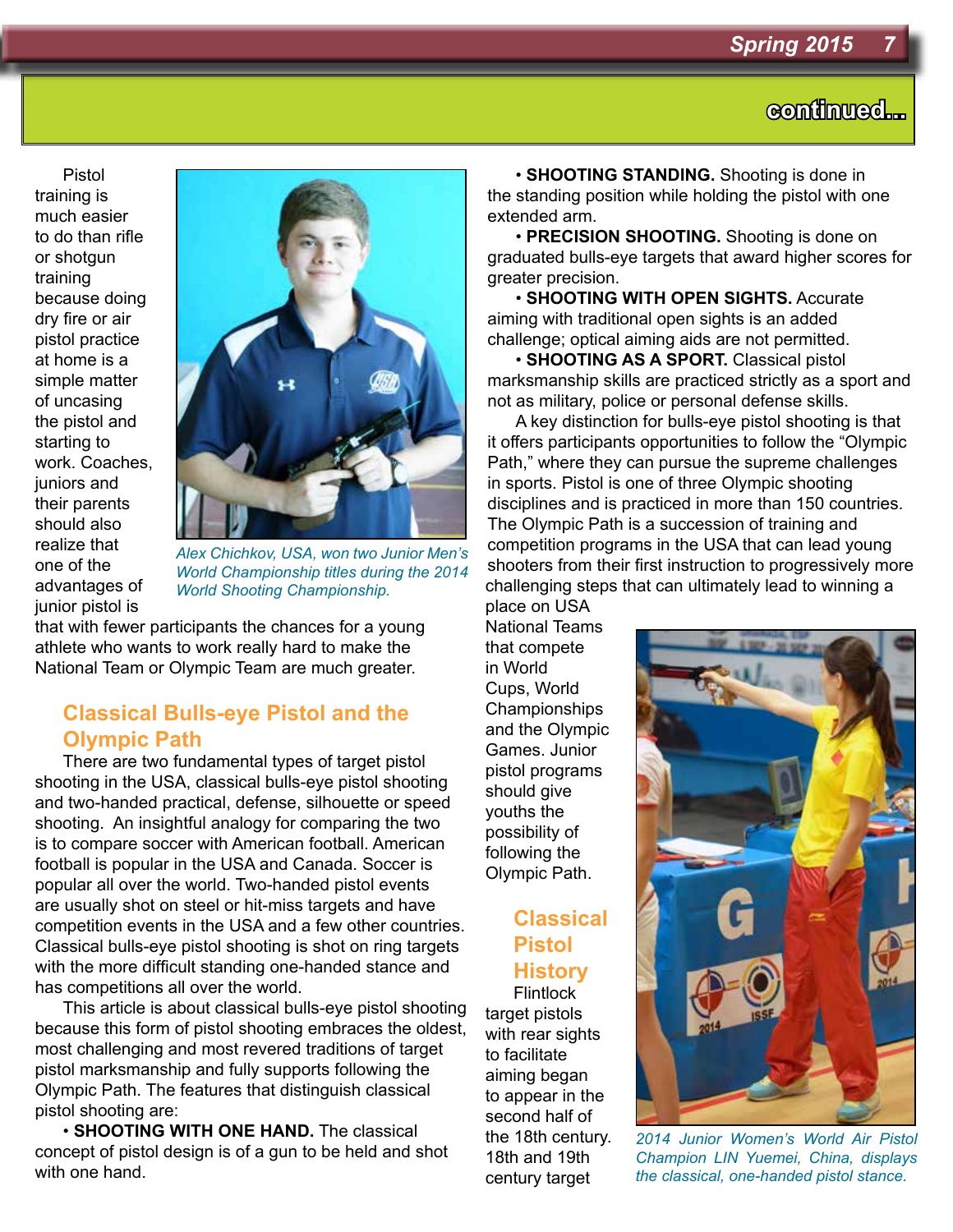

*KIM Jangmi, Korea (center) won the Women's 25m Pistol event in the 2012 Olympics when she was 19 years old. CHEN Ying, China (left) and Olena Kostevyich, Ukraine (right) were the silver and bronze medal winners.*

pistols were closely related to dueling pistols. Percussion dueling pistols and dueling practice on targets became forerunners to early forms of today's rapid-fire pistol events. Breech-loading single-shot pistols developed in the late 19th century with target features like adjustable sights, carved grips and finely adjustable triggers were used in 50 meter and 50 yard precision pistol contests.

Pistol shooting in the United States attracted much early fame from exhibition shooting. In the 1880s, "Buffalo Bill" Cody and Annie Oakley brought attention to accurate pistol shooting through "Buffalo Bill's Wild West" exhibitions. Both Cody and Oakley accomplished their marksmanship feats while shooting pistols with one hand.

There is evidence that women enthusiastically participated in target pistol shooting as early as the mid-1800s, particularly in France and Germany. National shooting federations, however, did not actively encourage women's participation with women's pistol events until well after World War II. Change began in 1958 when the World Shooting Championship program first included a separate women's pistol event. The big change came in 1984 when separate women's pistol events were added to the Olympic program.

In the late 19th century, target pistol shooting was popular in many European countries including France. One famous early pistol shooter was French nobleman Baron Pierre de Coubertin, the founder of the Modern Olympic Games, who was a seven-time national pistol champion. When the first Modern Olympic Games began in 1896, de Coubertin supported the inclusion of two rifle and three pistol shooting events on the

program. The World Shooting Championships had been inaugurated in 1897 and a 50-meter "free" pistol event was added to that program in 1900. A 25m rapid-fire pistol event appeared in 1935. Center-fire pistol was added in 1947, the first women's pistol event came in 1958 and the first air pistol event in 1970. The Olympic program change that had the biggest impact was the introduction of 10m air pistol events for women and men in 1988.

The National Board for the Promotion of Rifle Practice (predecessor to the CMP), the United States Revolver Association, the NRA and, most recently, USAS have governed and promoted USA national target pistol programs. The National Board awarded the first Distinguished Pistol Badges in 1903 and conducted the first National Trophy Pistol Matches in 1904. The Pistol National Match Course was standardized in the 1920s. The NRA inaugurated its National Pistol Championship in 1936. The United States Revolver Association, which was founded in 1900, was the USA's early promoter of international and Olympic pistol events. After World War II that responsibility transferred to the NRA and in 1994 to USAS.



*A woman shooting a percussion pistol with a bent-arm position in an 1850s French shooting gallery.*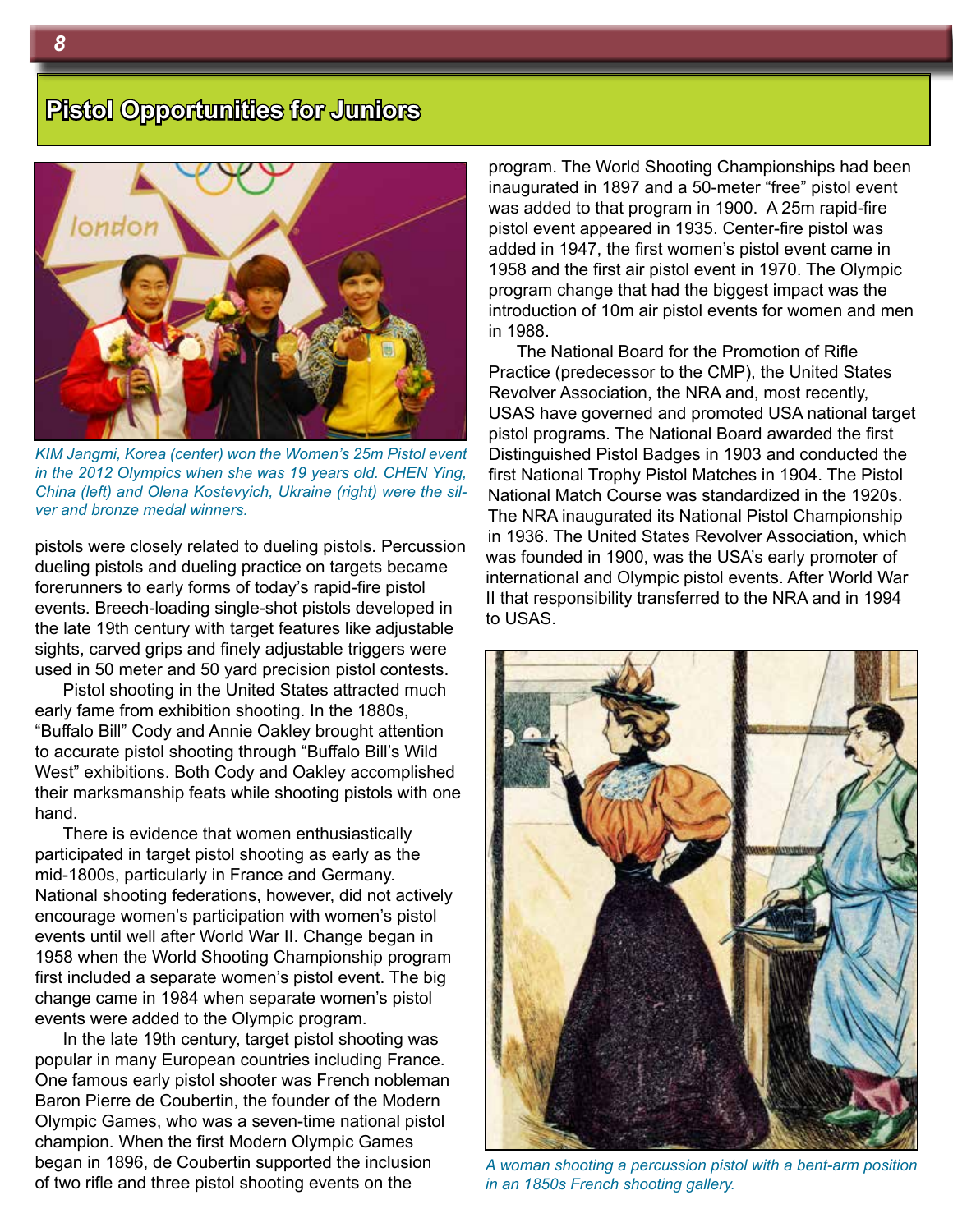

*These .44 cal. Gastinne-Rennet target dueling pistols were formerly owned and shot by Olympic Games founder Pierre de Coubertin. These pistols are now displayed in the German Shooting Museum in Coburg, Germany.*

*JIN Jongoh, Korea, winner of three Olympic gold medals and two World Championships, has been the greatest precision pistol shooter in the world during the last 10 years.*

The greatest pistol shooters in modern Olympic and World Championship history were Ralf Schumann of Germany, who won three Olympic gold medals in rapidfire pistol, and JIN Jongoh of Korea, who won three Olympic gold medals in 10m and 50m precision pistol events.

#### **Pistol Events for Juniors**

There are four bulls-eye pistol courses of fire that are most appropriate for junior pistol programs. These events include two types of shooting, precision or slowfire, and rapid-fire.

Organizations that promote junior pistol need to decide which of these events to feature in their programs. Decisions should be based on these alternatives:

**Air Pistol or Rimfire Pistol.** If a shooting club has a 50-foot indoor range or a 25 and 50-yard outdoor range, they can shoot .22 cal. rimfire pistols. The best choice for most programs, however, is to start juniors with air pistols. 10-meter air pistol ranges can be set up in many locations, ammunition costs are about one-fifth of the cost of smallbore practice ammo and all-year training is possible.

| <b>PISTOL EVENTS FOR JUNIORS</b>                 |                           |                          |                                                     |                                                                                                                                              |
|--------------------------------------------------|---------------------------|--------------------------|-----------------------------------------------------|----------------------------------------------------------------------------------------------------------------------------------------------|
| <b>Event</b>                                     | <b>Distances</b>          | <b>Pistol</b>            | <b>Type of</b><br><b>Fire</b>                       | <b>Course of</b><br>Fire                                                                                                                     |
| <b>Air Pistol</b>                                | 10 meters                 | 4.5mm air<br>pistol      | <b>Precision</b>                                    | <b>Instructional</b><br>matches: 20<br>or 30 shots<br><b>Competition:</b><br>40 shots (W)<br>and 60 shots<br>(M)                             |
| <b>Sport</b><br><b>Pistol</b>                    | 25m or 50 ft.             | .22 rimfire<br>semi-auto | <b>Precision</b><br>and<br><b>Rapid-Fire</b>        | 30 shots pre-<br>cision plus 30<br>shots rapid-<br>fire (low gun<br>ready position<br>with 3-sec.<br>exposures)                              |
| <b>National</b><br><b>Match</b><br><b>Course</b> | 50 & 25 yds.<br>or 50 ft. | .22 rimfire<br>semi-auto | Precision,<br><b>Timed and</b><br><b>Rapid-Fire</b> | 30 shots:<br>10 shots slow-<br>fire<br>2x5 shots in<br>20 sec.<br>2x5 shots in<br><b>10 sec.</b><br>(Low-gun<br>ready position<br>preferred) |
| <b>Precision</b>                                 | 50m, 50 ft.               | .22 rimfire              | <b>Precision</b>                                    | 40 or 60 shots                                                                                                                               |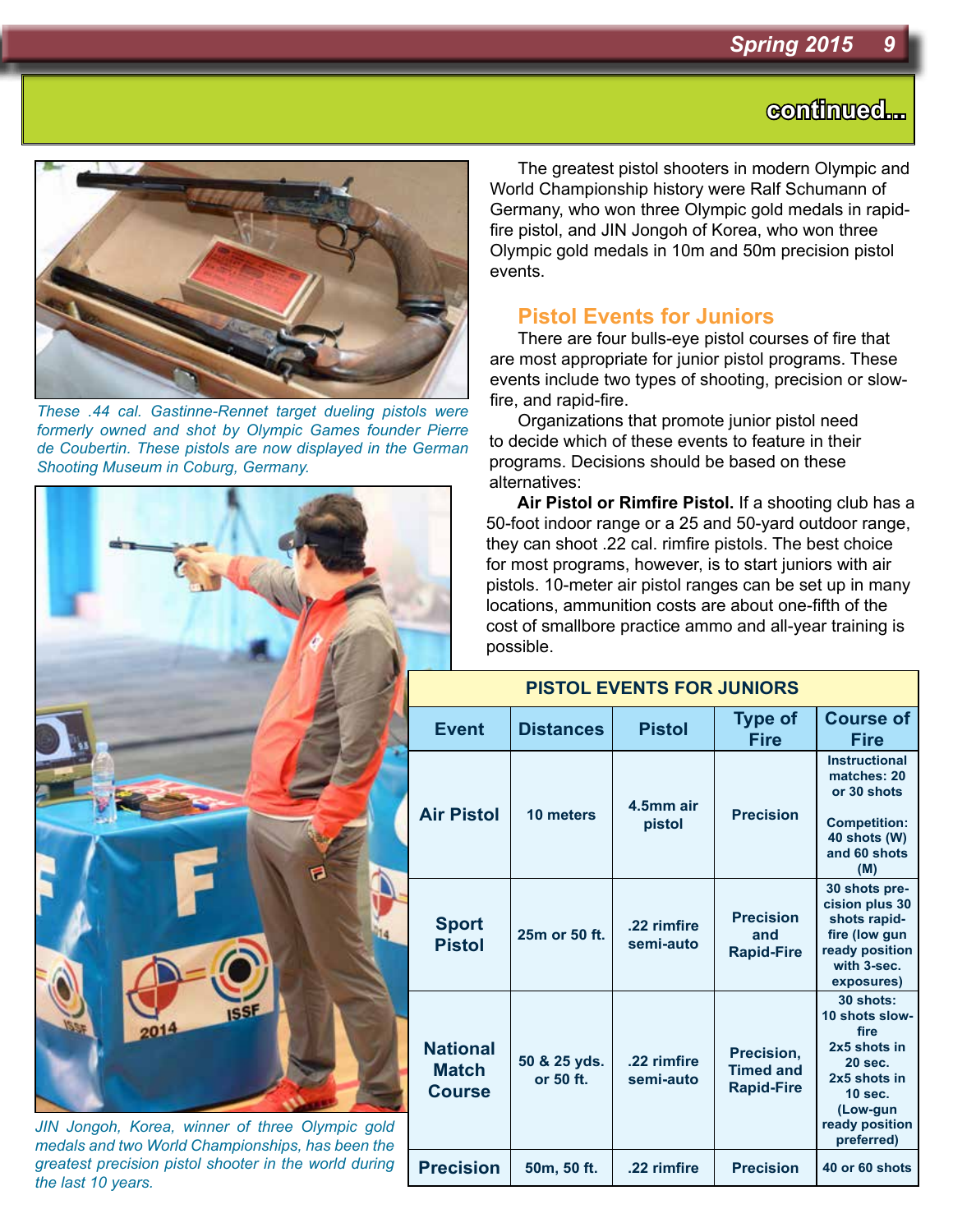

*In the low-gun ready position, the athlete's arm that holds the pistol must be lowered to a 45-degree angle before the targets turn or the time starts.*

**Mixed or Separate Male and Female Events.** Junior pistol competitions in most countries except the USA have separate junior male and female events. Separate junior female events could give more incentives for females to participate.

**Ready Position for Timed and Rapid-Fire.** When junior pistol shooters are ready to shoot Sport Pistol or National Match Course events, program leaders must decide whether to teach the low or high gun ready position for timed and rapid-fire. In the high gun ready position, which is used in NRA National Match Course events, competitors start with loaded pistols aimed at the target. In the low gun start, competitors begin each series with loaded pistols down at a 45-degree angle. They can raise their pistols up to the targets only after the targets turn or the firing time stars. The low gun start position is compatible with the Olympic Path; the high gun start position is not. The low gun start is used in all USAS and collegiate events. CMP Rimfire Pistol events for juniors switched to a low gun ready position in 2015.

**Metallic or Optical Sights.** Lots of adult pistol shooters shoot pistols with optical sights, but for juniors, this is not the way to start. Juniors should start with pistols that have traditional, open, metallic sights. Metallic sights provide a better platform for learning fundamental skills needed in classical bulls-eye pistol such as sight alignment, sight picture, trigger control and shooting a hold or area of movement.

**Advanced Junior Events.** As the best junior shooters advance, progressive junior programs should also introduce them to advanced events. These events include 25m Rapid-Fire Pistol where five-shot series are fired at five different targets in times of eight, six and four seconds. Juniors who demonstrate an aptitude for high precision shooting should be introduced to the 50m Pistol event that is normally shot with single shot pistols.

#### **PROGRAMS FOR LEARNING PISTOL SHOOTING**

Youth who want to learn target pistol shooting need a program that offers basic instruction and an introduction to competition shooting. Junior pistol instructional programs must take juniors who have never fired a pistol and teach them the skills that will allow them to complete basic courses of fire (see "Pistol Events for Juniors" above). Junior pistol programs that fulfill this objective and can start youth on the Olympic Path include:

**PPP – Progressive Position Pistol.** This is a grassroots air pistol program designed by USAS and the NRA "to introduce young pistol shooters to competitive pistol target shooting and give them a natural progression into the Junior Olympic competitions sponsored by USAS and the conventional pistol competitions sponsored by the NRA." Download the *Progressive Position Air Pistol Rules* at http://www. usashooting.org/library/Youth\_Development/PPP Rules\_v\_18\_June\_2014.pdf. Since very few young pistol shooters begin with sufficient arm and shoulder strength to hold a pistol steady enough with one hand to fire accurate shots, this program takes new shooters through a developmental sequence:

1. **Basic Supported.** Athletes hold pistols with two hands while sitting and supporting the butt of the pistol grip on a support placed on a table or bench. A counterbalanced "T-stand" may be used as an alternate support. The maximum age is 13.

2. **Standing Supported.** Athletes hold pistols with one hand while standing and supporting the pistol in a counterbalanced T-stand. The maximum age is 15.

3. **Sub-Junior International Standing.** Athletes hold pistols with one hand and no support while standing. The minimum age is 13 and the maximum age is 14.

4. **International Standing.** Athletes hold pistols with one hand and no support while standing. Athletes ages 15 to 20 are eligible.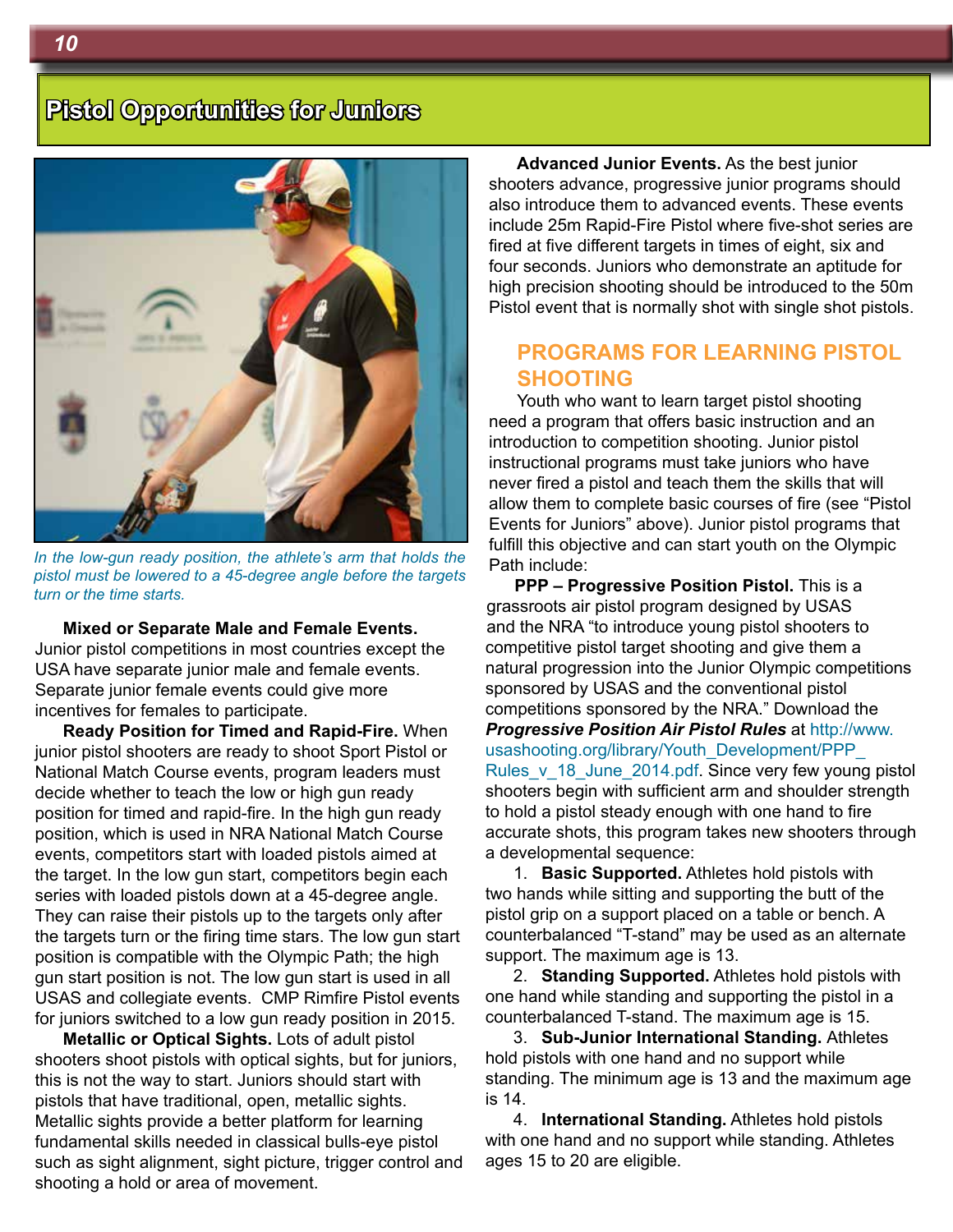

*The PPP basic supported position allows very young shooters who do not yet have sufficient arm strength to hold a pistol with one free arm to experience the first challenges of target pistol shooting.*

**Junior Pistol Clubs.** There are a small number of CMP, NRA and USAS shooting clubs that offer junior pistol programs. The fact that there are so few clubs with junior pistol programs is one of the great weaknesses in the USA pistol program. There are approximately 2,000 clubs with junior rifle programs that could be **junior shooting clubs** offering both rifle and pistol. There also are far too few adult bulls-eye pistol clubs that support junior pistol programs. If USA pistol fortunes are going to change, junior rifle clubs must consider becoming Junior shooting clubs and more senior pistol clubs must support junior pistol shooters.

**4-H Shooting Sports Pistol Program.** The National 4-H Shooting Sports Program has a long history of supporting youth pistol shooting at the grassroots level. 4-H wants its members to have a variety of shooting sports experiences; target pistol shooting is one of them. The 4-H program now primarily utilizes their version of the PPP progression and offers instructor training courses to certify shooting sports instructors to teach pistol marksmanship in local 4-H Shooting Sports clubs.

**Individual Junior Pistol Shooters.** There are youths all over the USA who want to become target pistol shooters. Their problem is they don't live in a community where there are PPP, 4-H or junior pistol clubs. Until this dearth of local opportunities changes drastically, the most promising source of young pistol shooters may be individual juniors and their parents who are willing to practice pistol shooting on their own. To do this, all they need are air pistols, places at home where 10m ranges can be set up and good basic instruction. It is possible to learn pistol skills while shooting and practicing alone.

#### **Pistol Strength Training.**

Advancing in pistol shooting requires young athletes not only to practice pistol skills, but also to engage in an exercise program to strengthen their arm and shoulder muscles. Pistol athletes must have sufficient strength to be able to lift and hold the pistol on the aiming point long enough to allow the firing of accurate shots. Pistol athletes as young as 12 should be taught to do arm lift repetitions with their pistols after they finish a practice session or on days when they are not shooting. In a simple holding exercise, lift the pistol to the target and hold the aligned sights on an aiming area

for 10 seconds or longer (adjust holding time according the athlete's strength). Then lower the pistol for a 15-20 second rest and repeat. Gradually increase the number of lifts per training session. Cathy Arnot, USA Shooting Team exercise physiologist, has posted a excellent presentation and resource on "Physical Conditioning for Pistol Shooting Athletes" on the USAS website at http:// www.brainshark.com/usashooting/pistolexercisescond.

#### **JUNIOR PISTOL COMPETITIONS**

Junior pistol shooters must have good competition opportunities to measure their real progress. The junior pistol competition situation in the USA is not great, but there are increasing numbers of local, regional and national pistol matches for juniors or that are suitable for juniors. Here are competitions that are most appropriate for junior pistol participants.



*Lydia Patterson, Kansas City, Missouri, represented USA junior pistol athletes in the 2014 Suhl Junior Cup, the 2014 World Junior Championships and the 2015 Munich International Air Gun Championships, where she placed 4th and 10th in the 10m Air Pistol Women Junior events.*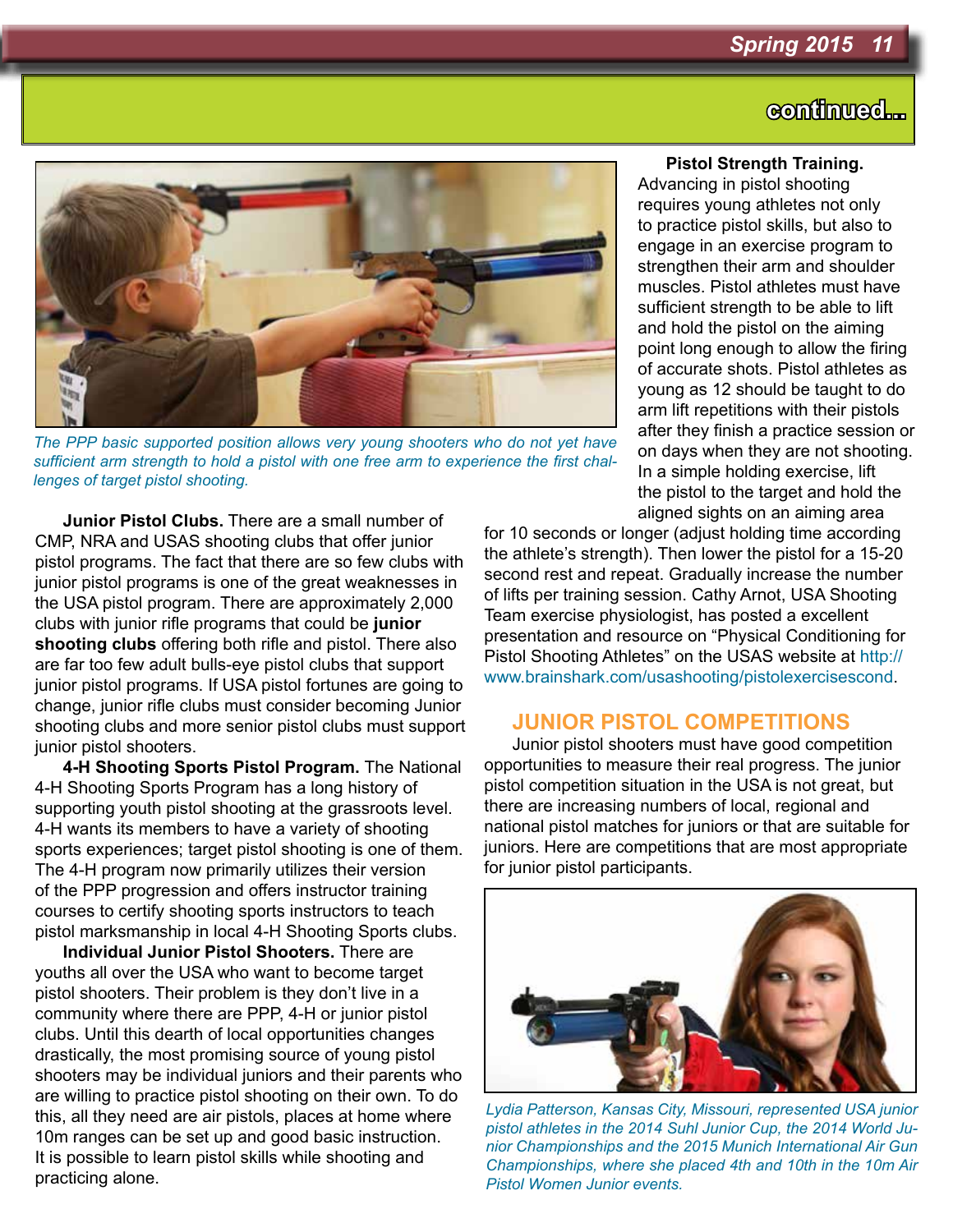**Junior Pistol Virtual Matches and Postals.** Virtual matches allow two or more teams to shoot at the same time on their home ranges while comparing scores via an Internet connection and a shared results system. The pioneer in developing virtual matches has been the Orion Results Center. Traditional postals still involve shooting targets on home ranges and mailing them to someone who scores the targets and produces a results bulletin. Virtual matches permit firing under shoulder-toshoulder match conditions. Virtual matches or postals that can be fired on home ranges are a great way to get started in competitions or to find competitions when enough competitions are not available. Junior pistol programs should consider the following (see the chart for contact information):

• **Orion Monthly Virtual Air Pistol Match.** Clubs that use the Orion Scoring System can sign up to shoot in monthly 10m air pistol events for individuals and teams. The course of fire is 40 shots and there are international standing, standing supported and basic supported categories.

• **CMP Aces Postal.** This quarterly postal offers air pistol events. Competitors can fire on electronic targets and submit score documentation or order targets from the match sponsor that must be returned to the sponsor for scoring with the Orion Scoring System.

• **National PPP League.** The National PPP League is a collaborative effort between USA Shooting, Georgia Competitive Shooters and the Orion Scoring System that utilizes a new, exciting competition format. Two-person junior air pistol teams from anywhere in the country compete against each other in a series of virtual win-loss games. Each week there is a new set of games. Teams are squadded into divisions of relatively

*Logos of national virtual matches and postals available for junior pistol shooters: Orion, CMP Aces and National PPP League.*

offer junior pistol shooters in their states shoulder-toshoulder championships that also serve as qualifiers for the National Junior Olympic Championship at Colorado Springs.

**CMP 22 Rimfire Pistol EIC Matches.** The CMP is inaugurating a new 22 Rimfire Pistol Distinguished Badge in 2015 that offers 22 Rimfire Pistol Excellencein-Competition events at ranges throughout the country. A 30-shot National Match Course is fired. This program is open to adults and juniors, but it is ideally suited for juniors because the ready position to start timed and rapid-fire series is with pistols lowered to a 45-degree angle. This makes these matches more relevant for junior shooters who also want to compete in USAS and collegiate shooting pistol matches.

**PPP National Championship.** USAS and the NRA sponsor an annual PPP National Championship with junior competition in the supported, mixed supported and international standing categories. In 2014, they took this concept one step further by offering a twosite Championship that is conducted simultaneously at Colorado Springs and Fort Benning. Scores fired at the two sites are uploaded into the Orion Results Center to produce overall live results.

equal skill level and PPP category. Teams are ranked within their division according to their win-loss record. The Spring 2015 season runs through May. The Fall season will start in September 2015.

• **NRA Open Air Pistol Postal.**  The NRA offers an annual postal with 60-shot junior men and 40-shot junior women 10m air pistol events.

State Junior Olympic Championships. USAS sanctions State Junior Olympic Pistol and 25m Sport Pistol, with separate junior men and junior women events. Approximately four-fifths of the states

### WHERE TO FIND JUNIOR PISTOL COMPETITION INFORMATION:

- **Orion Monthly Virtual Matches, http://www.orionscoringsystem.com/orion/MonthlyVirtualMatches.aspx**
- **CMP Aces Postal, http://thecmp.org/air/cmp-aces-postal/**
- **National PPP League, http://www.usashooting.org/membership/youth-programs/youthpistol**
- **NRA Postal Matches, http://compete.nra.org/nra-postal-matches.aspx**
- **USA Shooting State Junior Olympic Championships,** 
	- **http://www.usashooting.org/membership/youth-programs/youthpistol**
- **CMP 22 Rimfire Pistol EIC Matches, http://thecmp.org/competitions/cmp-pistol-program/**
- **PPP National Championship, http://www.usashooting.org/membership/youth-programs/youthpistol/2015 ppp-national-championships-20150311100756**
- **CMP National Trophy 22 Rimfire Pistol Matches,**
- **http://thecmp.org/competitions/cmp-national-matches/national-pistol-matches/ • NRA National Pistol Championship Junior Matches, http://nationalmatches.nra.org/**
- **NRA National Indoor Air Pistol Championship,**
- **http://www.orionscoringsystem.com/team/MatchPage.aspx?MatchID=1.1003.565339562.1**
- **National Junior Olympic Pistol Championship, http://www.usashooting.org/7-events/njosc**
- **USA Shooting National Championship Junior Events,** 
	- **http://www.usashooting.org/7-events/match-information**